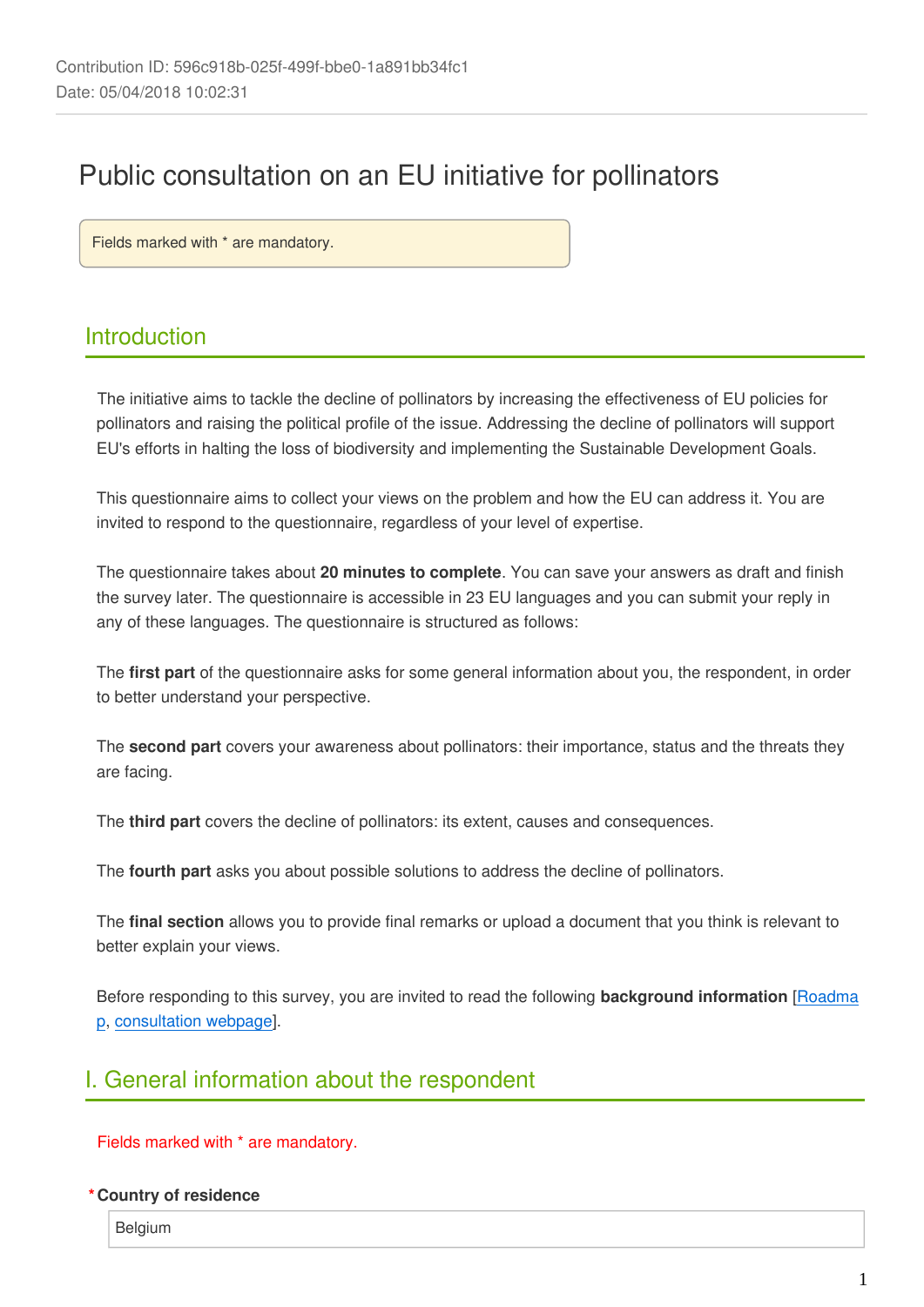#### **Region (optional)**

- Région de Bruxelles-capitale/Brussels Hoofdstedelijk Gewest
- Vlaams Gewest
- C Région Wallonne

#### **\*You are replying**

- $\bullet$  as an individual in your personal capacity.
- $\bullet$  in your professional capacity or on behalf of an organization.

#### **\*Respondent's first name**

Monia

#### **\*Respondent's last name**

Anane

#### **\*Professional email address**

monia.anane@face.eu

#### **\*Name of the organisation**

FACE (Federation of Associations for Hunting and Conservation of the EU)

#### **\*Is your organisation included in the Transparency Register?**

If your organisation is not registered, we invite you to register [here,](https://ec.europa.eu/transparencyregister/public/ri/registering.do?locale=en) although it is not compulsory to be registered to reply to this consultation. [Why a transparency register?](http://ec.europa.eu/transparencyregister/public/staticPage/displayStaticPage.do?locale=en&reference=WHY_TRANSPARENCY_REGISTER)

- Yes
- $\odot$  No
- $\bullet$  Not applicable

#### **\*Type of organisation**

Please select the answer option that fits best.

- **Private enterprise**
- Professional consultancy, law firm, self-employed consultant
- Trade, business or professional association
- Non-governmental organisation, platform or network
- **C** Research and academia
- Churches and religious communities
- **C** Regional or local authority (public or mixed)
- $\bullet$  National public authority
- **O** International organisation
- O Other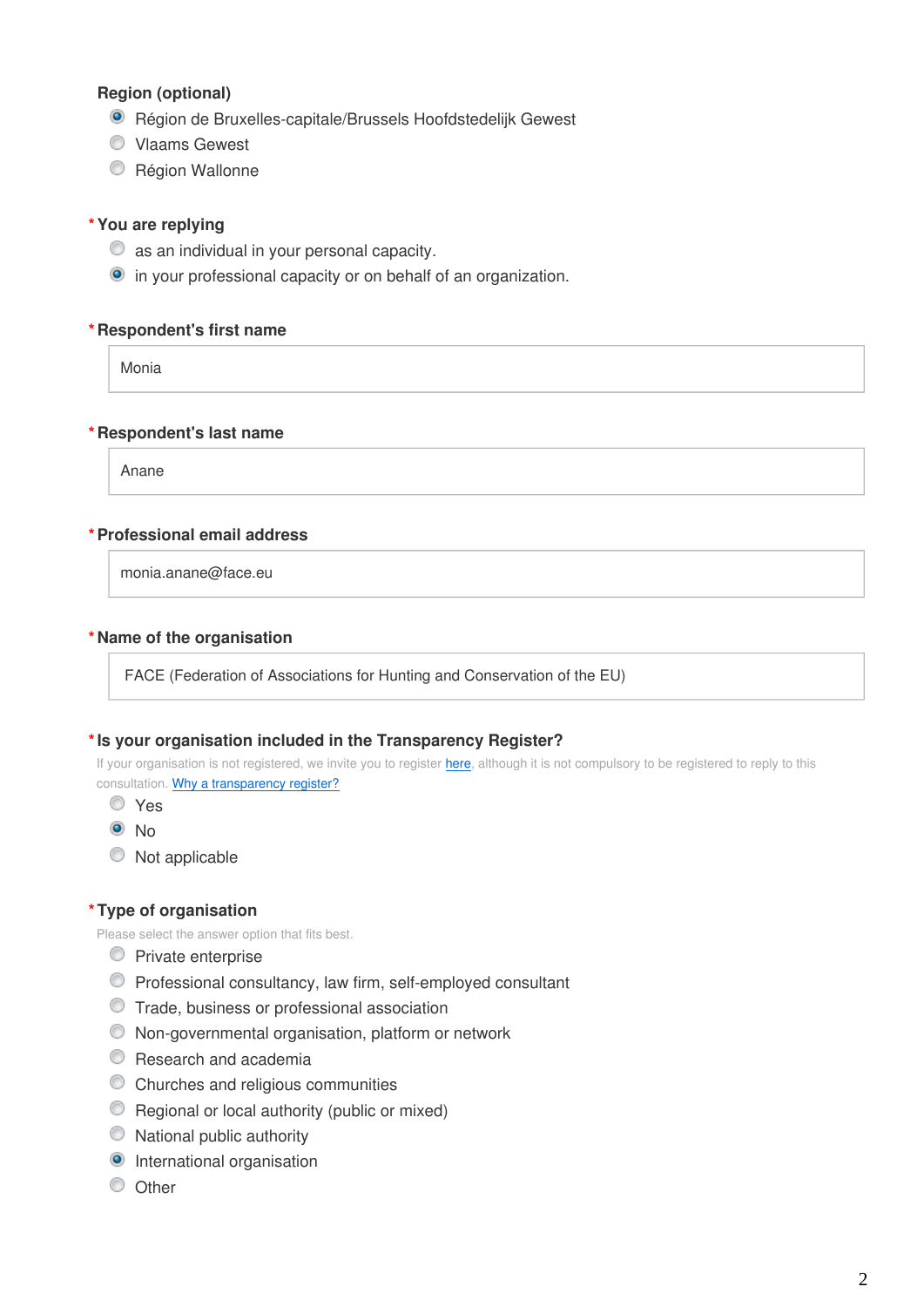#### **\*Which of the following best describes your main field of activity or interest?**

**C** agriculture environment and a mature  $\bullet$  agro-industry (chemical, seed or machinery)  $\bullet$  extractive industry  $\bullet$  recreation  $\bullet$  apiculture  $\bullet$  finance  $\bullet$  science **O** architecture **food/beverage industry C** tourism  $\bullet$  bio-economy example transport **C** construction & development **C** health **urban planning and** development **C** culture **culture** culture other **education** education and the state of the hunting **C** energy media and communication

#### **\*Your contribution**

Note that, whatever option chosen, your answers may be subject to a request for public access to documents under Regulation (EC) [N°1049/2001](http://www.europarl.europa.eu/RegData/PDF/r1049_en.pdf)

- **can be published with your personal information** (I consent to the publication of all information in my contribution in whole or in part under the name indicated, and I declare that nothing within my response is unlawful or would infringe the rights of any third party in a manner that would prevent publication)
- **can be published provided that you remain anonymous** (I consent to the publication of any information in my contribution in whole or in part (which may include quotes or opinions I express) provided that it is done anonymously. I declare that nothing within my response is unlawful or would infringe the rights of any third party in a manner that would prevent the publication)

## II. Pollinators and their role

#### **\* 1. How well do you consider yourself informed about pollinators: their importance, status and trends, and the threats they are facing?**

- Very well informed
- Well informed
- Somewhat informed
- Not well informed
- $\bullet$  Not at all informed

#### **\* 2. What are your main sources of information on pollinators? Please choose maximum three options.**

*at most 3 choice(s)*

- National newspapers
- Regional or local newspapers
- **Magazines**
- $\Box$  Television news
- $\Box$  The radio
- Films and documentaries on television
- **Family, friends or neighbours**
- Colleagues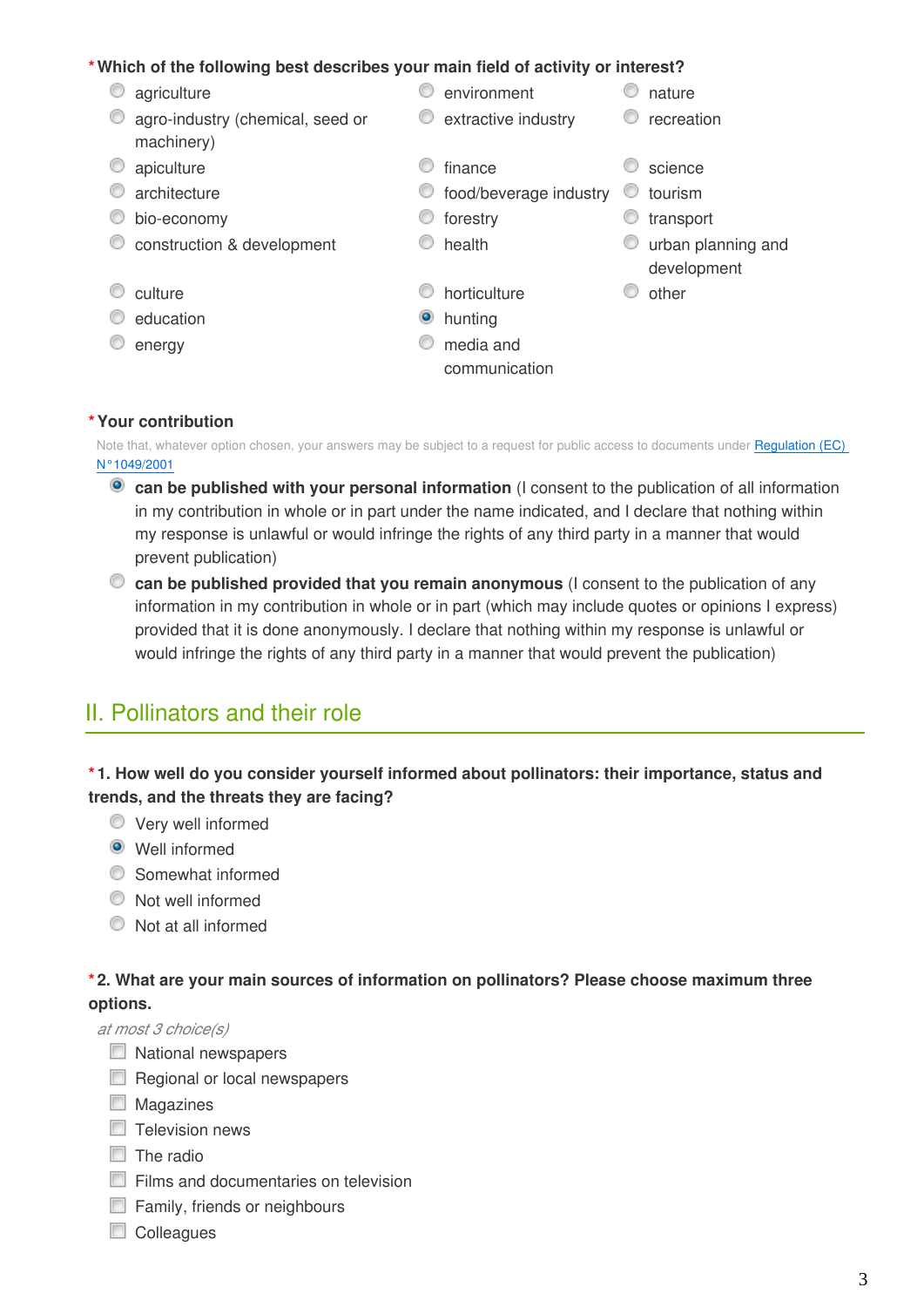- $\nabla$  Professional contacts
- $\triangledown$  Brochures or information materials
- Books or scientific literature
- Events (conferences, fairs, exhibitions, festivals, etc.)
- **Museums, national or regional parks**
- **Online social networks**
- The Internet (other websites, blogs, forums, etc.)
- Other

#### **3. In your opinion, how important...**

|                                                                                                                       | Indispensable | Important | Somewhat<br>important | <b>Not</b><br>important | <b>No</b><br>opinion<br>/Not<br>sure |
|-----------------------------------------------------------------------------------------------------------------------|---------------|-----------|-----------------------|-------------------------|--------------------------------------|
| *are pollinators for human<br>well-being?                                                                             | $\bullet$     |           |                       |                         |                                      |
| *is the role of pollinators in<br>natural systems?                                                                    | $\bullet$     |           |                       | ⋒                       |                                      |
| *is the service provided by<br>pollinators to agricultural<br>systems?                                                | ۰             |           |                       |                         |                                      |
| *are pollinators for the<br>sustainability of rural<br>livelihoods?                                                   | $\bullet$     |           |                       |                         |                                      |
| *are pollinators for our food<br>security?                                                                            | ۰             | ∩         |                       | ∩                       |                                      |
| *is it to protect pollinators for<br>their intrinsic and cultural<br>value, and not only for their<br>economic value? | ۰             |           |                       |                         |                                      |
| *is it to protect pollinators for<br>future generations?                                                              | $\bullet$     |           |                       | ⋒                       |                                      |

**\* 4. Pollinators contribute to human society in different ways. For instance, their contribution to EU agriculture sector has been estimated at around EUR 15 billion per year. Protecting pollinators also involves costs. In your opinion, how do the potential costs of their protection compare with the socio-economic benefits that they provide?**

- The costs and benefits are more or less **equal**
- The costs are **much higher** than the benefits
- The costs are **higher** than the benefits
- The costs are **lower** than the benefits
- The costs **are much** lower than the benefits
- $\bullet$  No opinion/Not sure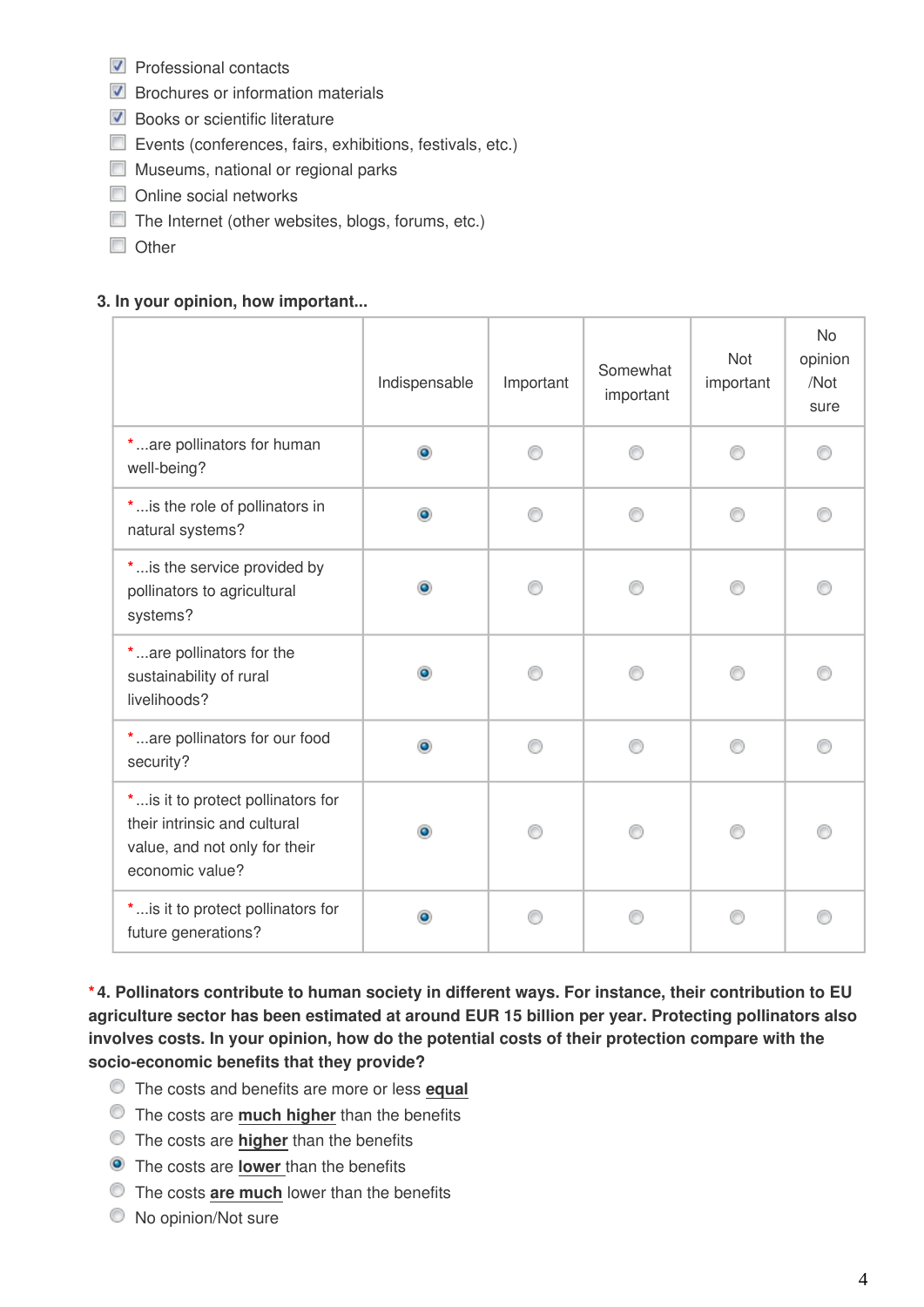#### **\* 5. Both wild and domesticated pollinators (like honeybees) pollinate agricultural crops in the EU. In your opinion, how do their respective contributions to crop pollination compare?**

- Their contributions are more or less **equal**
- Domesticated pollinators contribute **a lot more** than wild pollinators
- Domesticated pollinators contribute **more** than wild pollinators
- Domesticated pollinators contribute **less** than wild pollinators
- Domesticated pollinators contribute **a lot less** than wild pollinators
- $\bullet$  No opinion/Not sure

## III. Decline of pollinators, its causes and consequences

**\* 6. In your opinion, the current decline of pollinators in abundance and diversity is:**

- Alarming
- **Serious**
- **Moderate**
- **Negligible**
- $\bullet$  No opinion / Not sure

#### **7. The decline of pollinators is due to several causes. Please indicate how important you consider the following causes.**

|                                                                                             | Very<br>important | Important | Somewhat<br>important | Not<br>important | No opinion<br>/Not sure |
|---------------------------------------------------------------------------------------------|-------------------|-----------|-----------------------|------------------|-------------------------|
| $*1.$<br>Agricultural<br>intensification                                                    | $\bullet$         |           |                       |                  |                         |
| $\star$<br>1.1<br>Simplification<br>of agricultural<br>landscapes<br>(e.g.<br>monocultures) | $\bullet$         |           | ⊙                     | ∩                | ∩                       |
| 1.2<br>*<br>Increased<br>grazing<br>/mowing of<br>grasslands                                |                   | $\bullet$ |                       | ∩                | ∩                       |
| $\star$<br>1.3 Use<br>of fertilizers                                                        | $\bullet$         | ∩         | ⊙                     | ∩                | ⋒                       |
| $\star$<br>1.4 Use<br>of pesticides                                                         | $\bullet$         | ⋒         | ⊙                     | A                |                         |
| *2. Farmland<br>abandonment                                                                 |                   | ⋒         | $\bullet$             | A                |                         |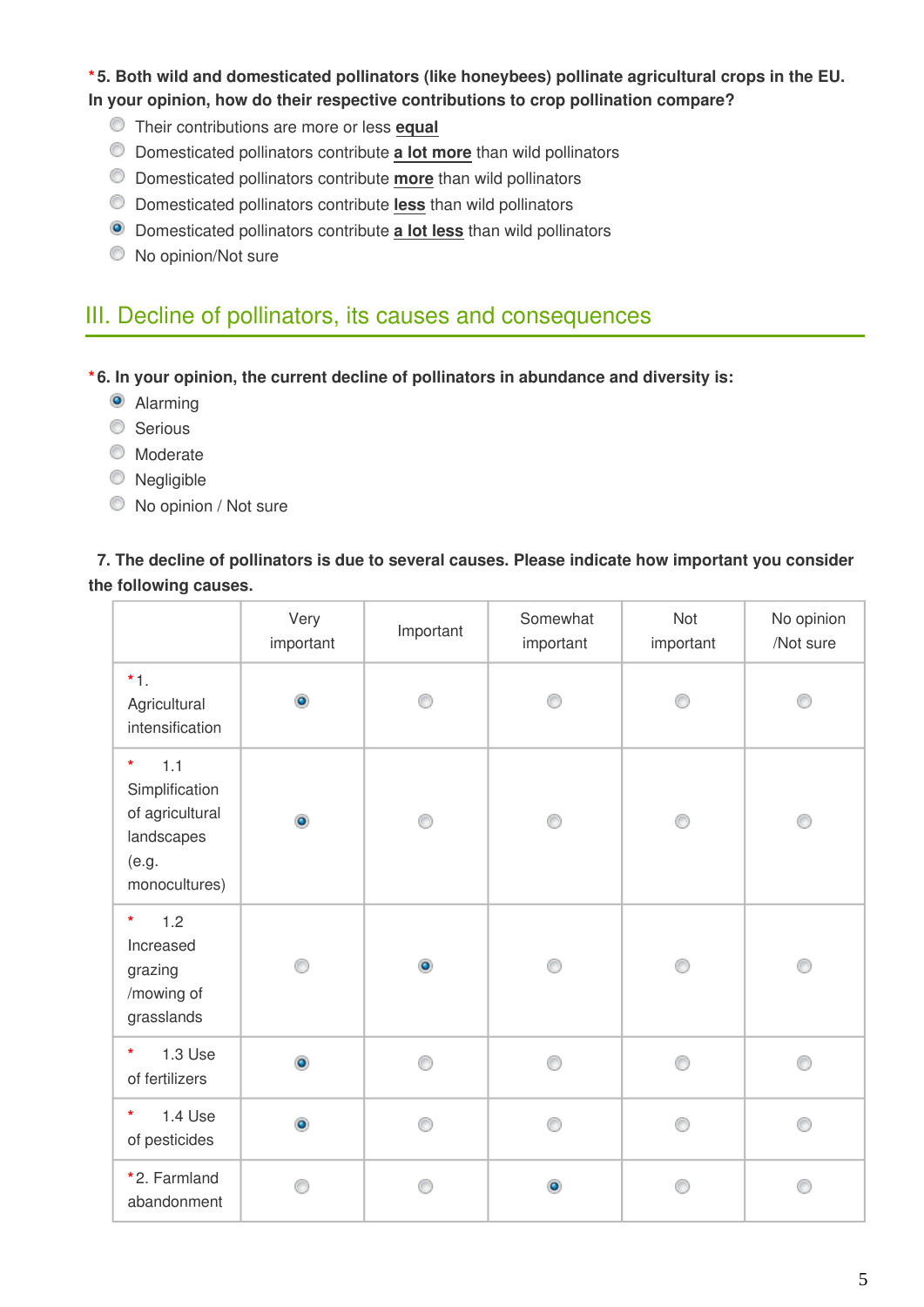| $*3.$<br>Urbanization                             | ⋒         | $\bullet$      |   | € | ß |
|---------------------------------------------------|-----------|----------------|---|---|---|
| *4. Pollution<br>(including<br>light pollution)   | $\bullet$ | ⋒              |   | ⋒ | ⋒ |
| *5. Invasive<br>alien species                     | ⋒         | $\bullet$      | ⋒ | € | ⋒ |
| *6. Diseases<br>(e.g.<br>pathogens,<br>parasites) | ⋒         | $\bullet$      |   | € | ⊙ |
| *7. Climate<br>change                             | $\bullet$ | e              |   | ⋒ | P |
| *8. Other                                         | A         | $\circledcirc$ | A | € | ⋒ |

**\* 8. To which extent do you consider that the decline of pollinators affects you in your private life?**

- A lot
- **Significantly**
- **Somewhat**
- $\bullet$  Not at all
- $\bullet$  No opinion / Not sure

**\* 9. To which extent do you consider that the decline of pollinators affects you professionally?**

- A lot
- **Significantly**
- **Somewhat**
- $\bullet$  Not at all
- $\bullet$  No opinion / Not sure

## IV. How to halt the decline of pollinators

**\* 10. In your opinion, how do the EU policies currently address the decline of pollinators?**

- Very well
- Well
- **Adequately**
- Not well
- $\bullet$  Not at all well
- $\bullet$  No opinion/ Not sure

#### **\* 11. In your opinion, how do the policies of your country or region currently address the decline of pollinators?**

- Very well
- Well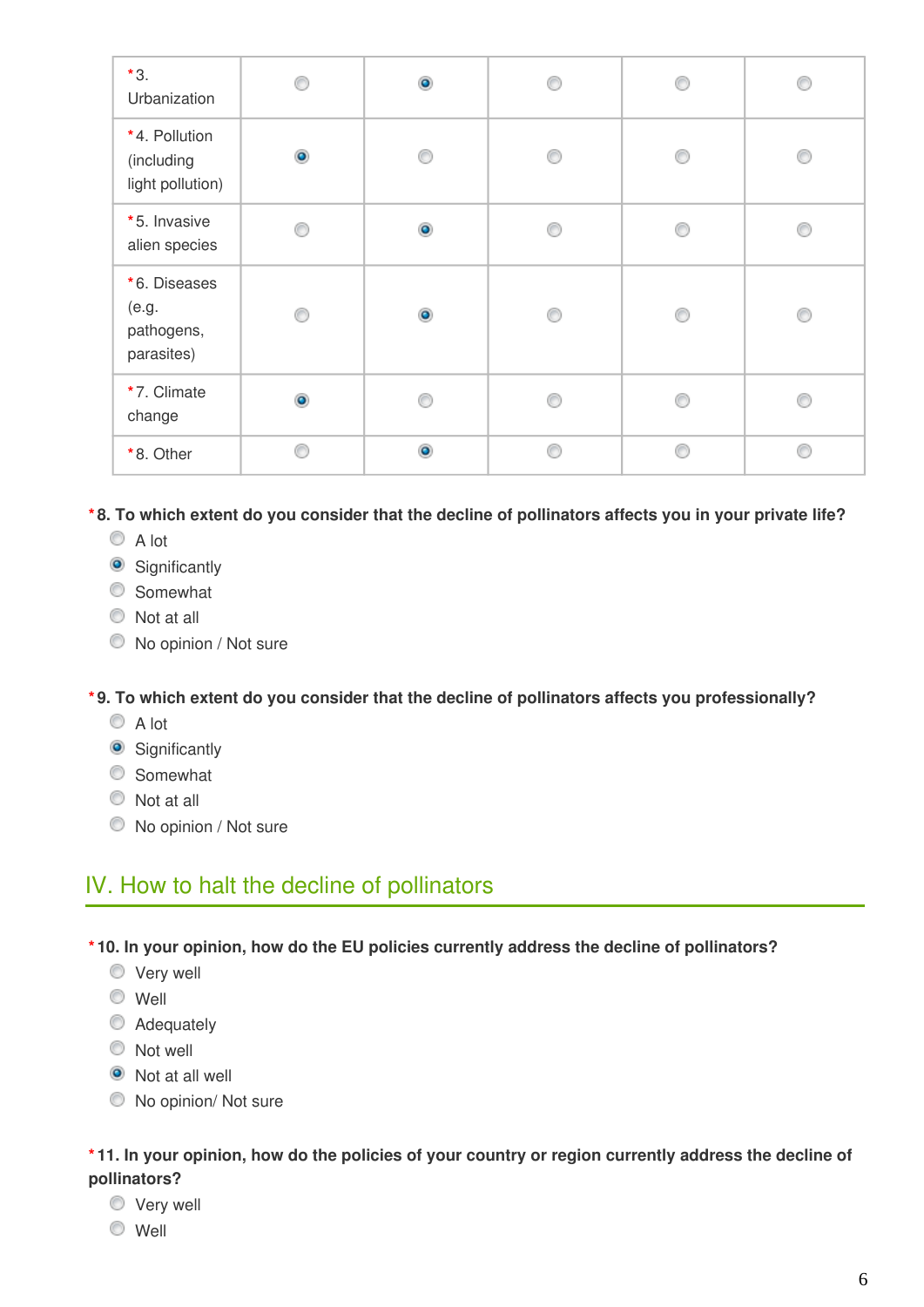- $\bullet$  Adequately
- Not well
- Not at all well
- $\bullet$  No opinion/ Not sure

### **12. In your opinion, how much should the efforts to halt the decline of pollinators be stepped up at the following levels?**

|                          | A<br>lot       | Significantly | Somewhat | Not at<br>all | No opinion / Not<br>sure |
|--------------------------|----------------|---------------|----------|---------------|--------------------------|
| $\star$<br>International | $\bullet$      | C             | ◎        | ⋒             |                          |
| *EU                      | $\circledcirc$ | €             | €        | A             |                          |
| *National                | $\circledcirc$ | ⋒             | C        |               |                          |
| * Regional               | $\bullet$      |               | C        |               |                          |
| *Local                   | ۵              |               |          |               |                          |

#### **13. In your opinion, how important is to include the following actions in the EU Pollinators Initiative?**

#### **Actions to improve knowledge**

|                                                                                | Very<br>important | Important | Somewhat<br>important | <b>Not</b><br>important | No<br>opinion<br>/ Not<br>sure |
|--------------------------------------------------------------------------------|-------------------|-----------|-----------------------|-------------------------|--------------------------------|
| *1. Assess and monitor the decline<br>of pollinators                           | $\circledcirc$    | ⋒         |                       | €                       |                                |
| *2. Analyse threats to pollinators<br>and the consequences of their<br>decline | ۱                 | ⋒         | ⋒                     | ⋒                       | C                              |
| *3. Promote innovation for the<br>conservation of pollinators                  |                   |           |                       |                         |                                |

#### **Actions to tackle the causes of decline**

|                                                                     | Very<br>important | Important | Somewhat<br>important | Not<br>important | No<br>opinion<br>/ Not<br>sure |
|---------------------------------------------------------------------|-------------------|-----------|-----------------------|------------------|--------------------------------|
| *4. Protect and restore pollinator<br>habitats in Natura 2000 sites | $\circ$           |           | w                     | €                |                                |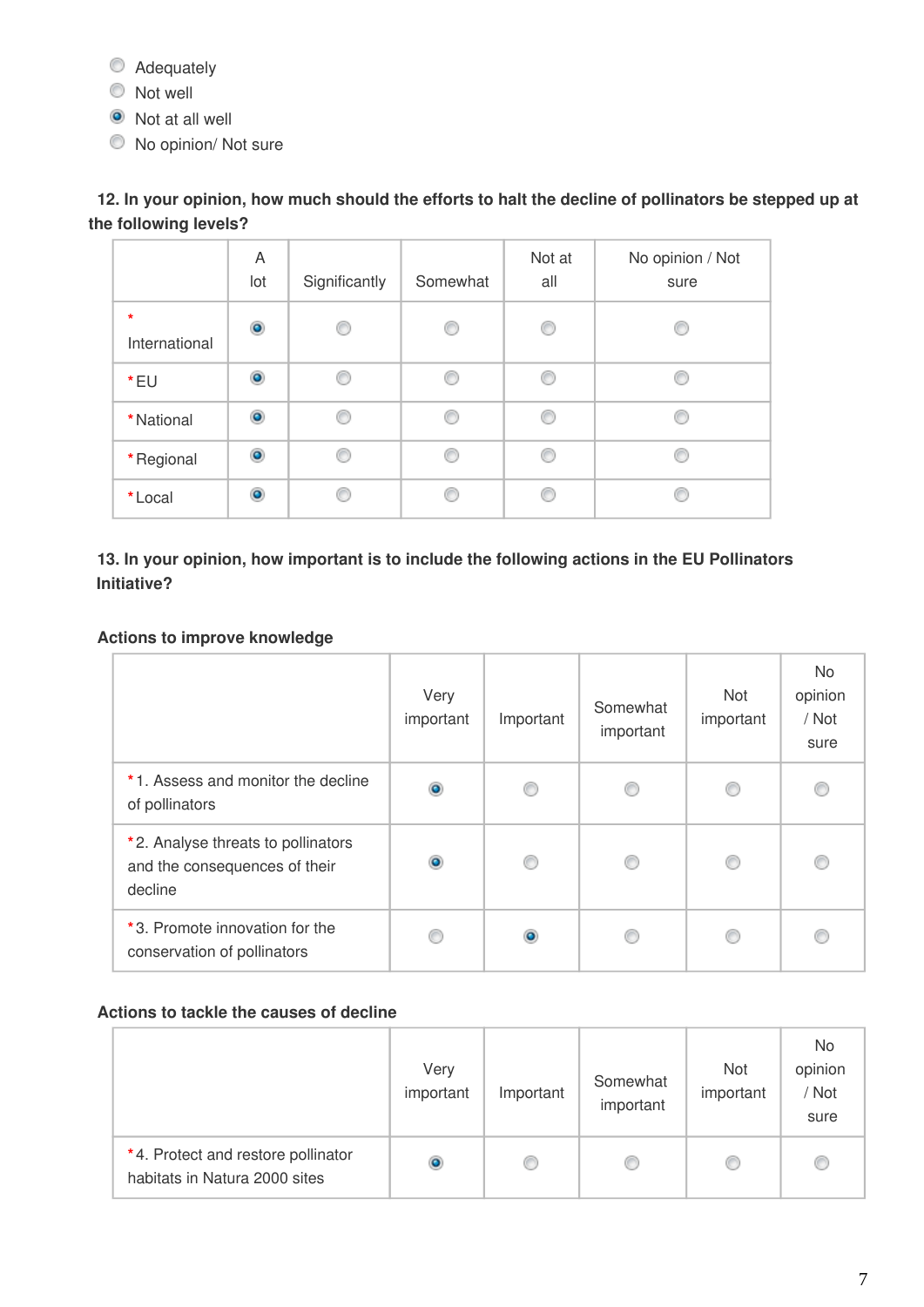| *5. Protect and restore pollinator<br>habitats in rural areas outside<br>Natura 2000 sites | $\circledcirc$ |           |   |   |   |
|--------------------------------------------------------------------------------------------|----------------|-----------|---|---|---|
| *6. Protect and restore pollinator<br>habitats in urban areas outside<br>Natura 2000 sites | ۰              |           |   |   |   |
| *7. Assess risks of pesticides to<br>pollinators                                           | $\circledcirc$ |           |   |   |   |
| *8. Implement Integrated Pest<br>Management                                                | ⋒              | $\bullet$ | ∩ | ∩ |   |
| *9. Combat invasive alien species                                                          | $\bullet$      | ⊙         | ⊙ | ⊙ | ⊙ |
| *10. Mitigate climate change<br>impacts on pollinators                                     | ۰              |           |   |   |   |
| *11. Reduce pollution (including<br>light pollution)                                       | $\bullet$      |           |   |   |   |
| *12. Protect pollinators from<br>diseases                                                  | $\circledcirc$ |           | ∩ | ∩ |   |
| *13. Support the efforts of the<br>private sector                                          | ۰              |           |   | ∩ |   |
| *14. Create market incentives for<br>pollinator friendly activities                        |                | $\bullet$ |   |   |   |

#### **Actions to raise awareness, improve collaboration and knowledge sharing**

|                                                                       | Very<br>important | Important | Somewhat<br>important | <b>Not</b><br>important | No.<br>opinion<br>/ Not<br>sure |
|-----------------------------------------------------------------------|-------------------|-----------|-----------------------|-------------------------|---------------------------------|
| *15. Engage local communities                                         |                   | $\bullet$ | ⋒                     | ⋒                       |                                 |
| *16. Support knowledge sharing<br>among stakeholders                  | $\bullet$         | ⋒         | ⋒                     | ⋒                       |                                 |
| *17. Support collaboration among<br><b>Member States</b>              | $\bullet$         | ⋒         | ⋒                     | ⋒                       |                                 |
| *18. Support the development of<br>local/regional/national strategies | ۰                 | C         |                       | ß                       |                                 |

## V. Final remarks

If you wish to add further information - within the scope of this questionnaire - please feel free to do so here.